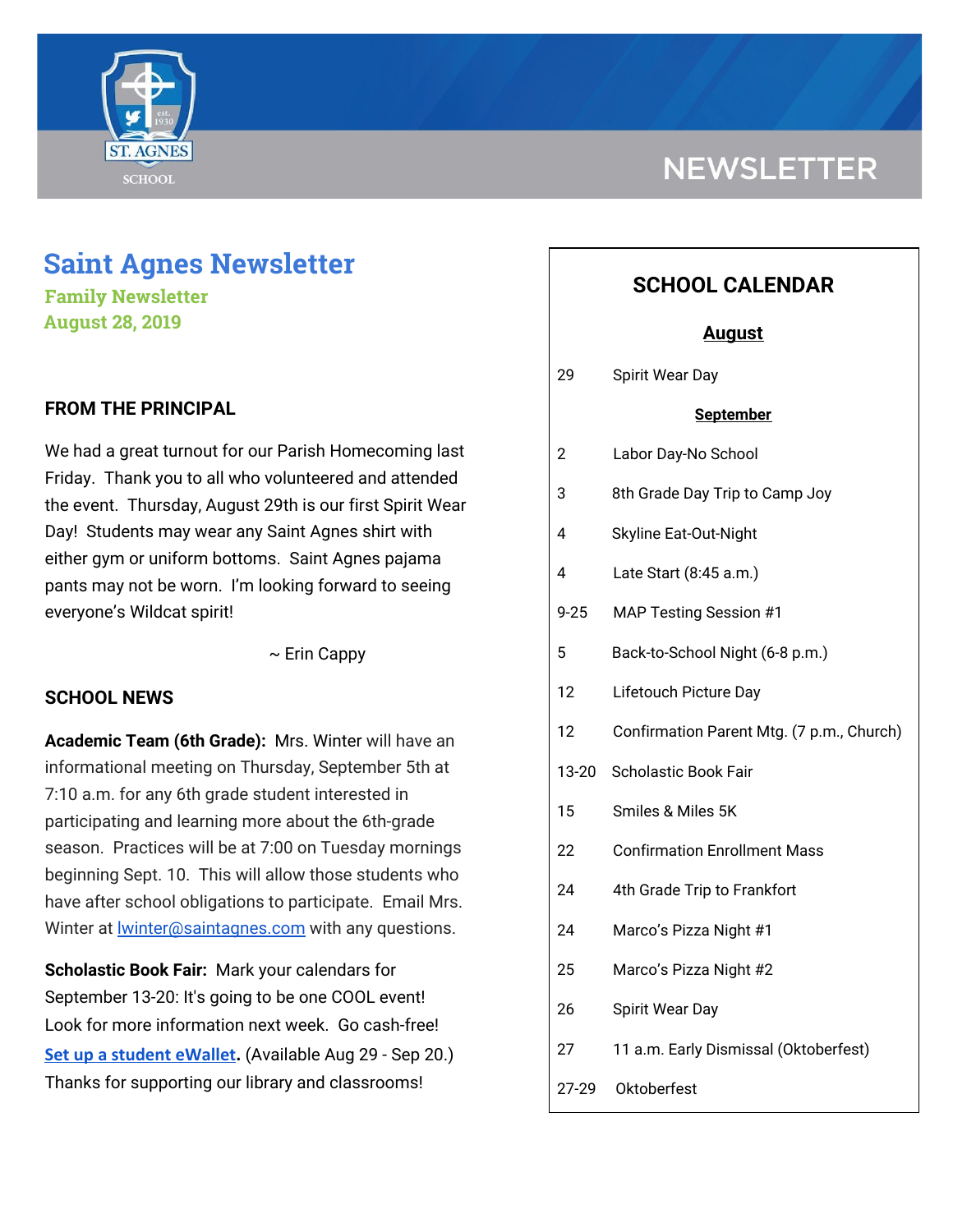#### **SCHOOL NEWS (continued)**

**Kindergarten and First Grade Daisy Scouts:** The St. Agnes Daisy Troop currently has openings for kindergarten or first grade girls to join the troop. Troop meetings occur on the first Wednesday of each month immediately after school. If you are interested, please contact Angie Lander at alander1025@gmail.com or 937-901-2271 for additional information.

**Room Parents/Homeroom Helpers:** It's that time of year again to sign up to be a Room Parent or Homeroom Helper for your child's classroom. Please consider doing this as the kids and teachers need your support! The form is attached with this newsletter. Please note that you MUST be Virtus-certified to be either a Room Parent or Homeroom Helper. If you have any questions, please feel free to email Carlene Brungs at cibrungs@fuse.net.

**Volunteer opportunities**: We have lots of opportunities for parents to help out, including APPLE program volunteers, lunch volunteers, playground volunteers, and lunch 'n learn food signups. Here is the link to sign up <https://signup.com/go/GpYmNi>

**Cafeteria menu:** Here is the September lunch menu **[http://school.saintagnes.com/sites/saintagnes.com/files/page-attachments/2019-2020\\_sept\\_menu.pdf](http://school.saintagnes.com/sites/saintagnes.com/files/page-attachments/2019-2020_sept_menu.pdf)**

#### **PTO NEWS**

**Skyline Night:** Mark your calendar for our eat-out-night at Skyline Chili next Wednesday, September 4th. For those new families to our school, we have monthly eat-out-nights where St. Agnes PTO gets a percentage of the sales from a particular restaurant that evening. If you like to eat out, it's a great way to help the school. Just be sure to show them the flyer or tell them you are from St. Agnes. Flyers for next Wednesday's Skyline night will be sent home next week.

**Box Tops for Education**: There are big changes to the program this year -- Box Tops are going digital! It's actually much easier than before... No more clipping! You just scan your receipt in the Box Tops app, and it finds the qualifying purchases and credits them immediately to St. Agnes. But don't throw away the ones you've been clipping! We can still send those in just like before. Bonus during the transition: most companies are allowing "double dipping," meaning that you can clip the traditional Box Top to send in, plus you can scan your receipt and get double credit for that purchase. They will gradually be phasing those out of the packages, and shifting to the blue "Scan Your Receipt" Box Tops that cannot be sent in. To get started, download the app here: <https://www.boxtops4education.com/>

#### **Mission Statement of Saint Agnes School**

Saint Agnes School exists to provide excellence in Catholic education while inspiring and empowering our students to live the Gospel message of Jesus Christ. As compassionate and faithful Christians, we continue to pursue our spiritual journey, achieve our highest academic potential, and be stewards of the Catholic faith to others.